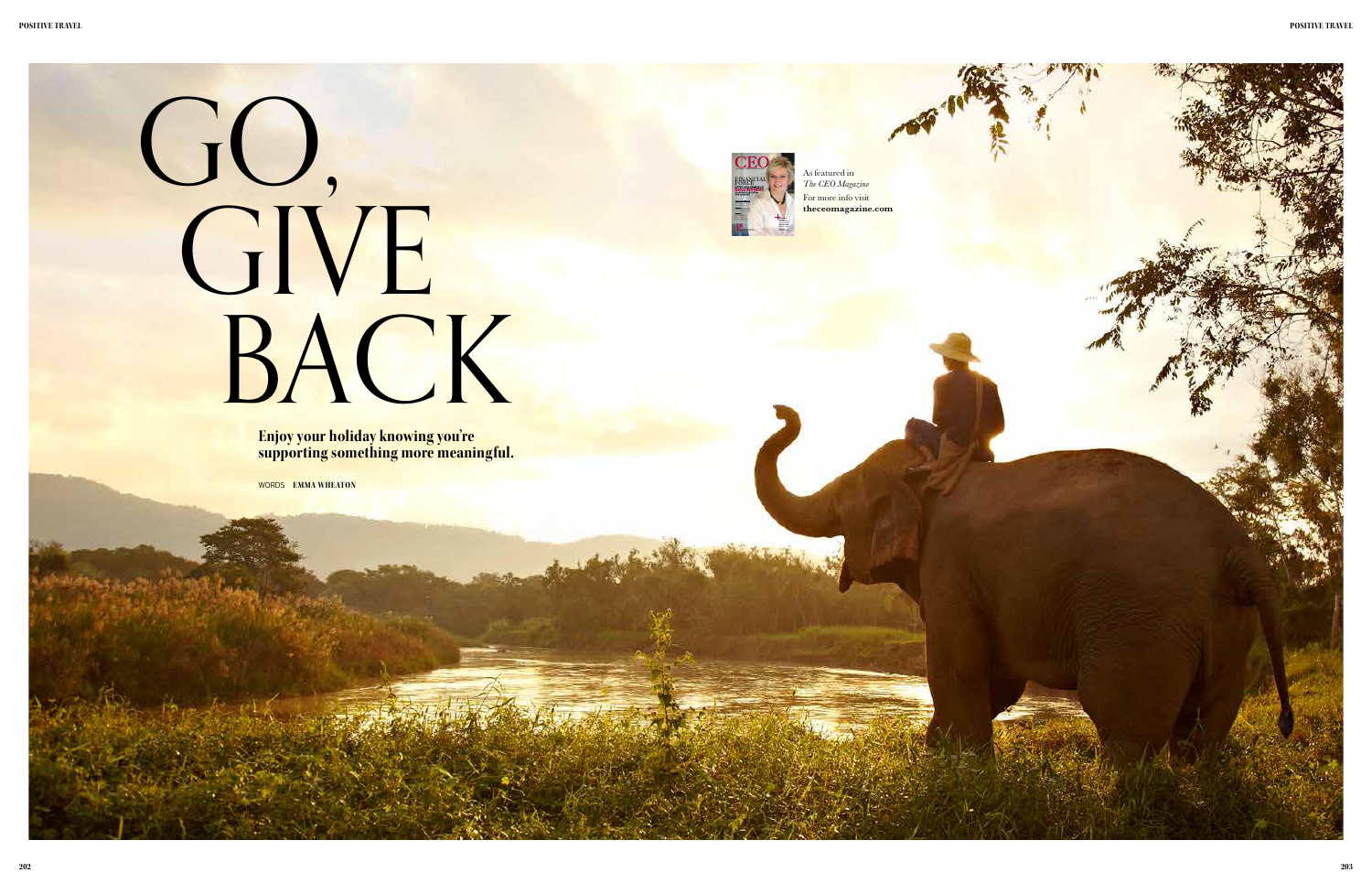**204 205**



Matever your reason<br>for travelling, whether<br>exploring a new culture<br>or relaxing by the beach,<br>it shouldn't, and needn't,<br>be to the detriment of the people, places and for travelling, whether exploring a new culture or relaxing by the beach, it shouldn't, and needn't, environment that inhabit the destinations you venture to. The pillars of sustainability economic, social, environmental and cultural — are in the spotlight this year thanks to 2017 being declared by the United Nations as the International Year of Sustainable Tourism for Development. Here are just a handful of inspiring hotels that put in the effort to give back in some way.

# **DISASTER SUPPORT**

The course of luxury boutique resort The Sarojin at Khao Lak, Thailand, changed track when, just prior to its scheduled opening, the region was struck by the devastating Boxing Day tsunami in 2004. The beach community, located north of Phuket, was one of the hardest hit by the disaster, and instead of walking away from the destroyed site, the owners of The Sarojin were among some of the biggest champions in getting the locals back on their feet. Through international outreach, The Sarojin Khao Lak Community Fund was established in response to the natural disaster, and with the input from the resort and its guests, continues its contributions today. The fund has led to



the likes of children being supported with care and orphanage support; medical provision for prosthetic limbs; classrooms being built and receiving educational supplies; roads being built; animals treated; a boatyard and longtail boat-building construction; help in restoring the local fishing fleet; and landscape regeneration.

Locals are further supported with employment, and some of the children can look forward to a bright future in hospitality, with a partnership between the Baan Than Namchai Orphanage and The Sarojin offering employment traineeships. Work placements are held during school holidays to give older students from the orphanage a taste of work skills and help improve their confidence.

Located 15 minutes from the resort, the Camillian Social Centre Takuapa is a day-care and rehabilitation centre for children with disabilities that is supported by The Sarojin Khao Lak Community Fund. Guests are welcomed to the centre to assist staff or take part in arts and crafts sessions with the children, and The Sarojin is involved in a number of initiatives and fundraisers for the centre.

Sustainable tourism ideals mean The Sarojin also works with local rural and coastal communities to ensure that not only are they supported but that guests have memorable experiences within the stunning natural beauty of the area.

*sarojin.com*

## **ANIMAL ATTRACTION**

Anantara Golden Triangle Elephant Camp and Resort is set on 65 hectares of forest, rice paddies, countryside and native gardens, among the lush, mountainous jungle of northern Thailand overlooking the hills of neighbouring Myanmar and Laos. Offering once-in-a-lifetime, all-inclusive luxury experiences for guests, the resort is also renowned for its ethical elephant camp.

The Golden Triangle Asian Elephant Foundation was set up in 2006 as a not-forprofit in cooperation with the elephant camp and resort. While the foundation wishes all elephants could be wild, this is currently not the case and therefore it aims to improve the lives and welfare of these gentle giants by assisting captive elephants and taking part in conservation and wild elephant programs. The camp supports 25 elephants and 60 people and is fully funded by guest donations and Anantara — with a portion of room rates donated to the foundation. The foundation performs street rescues and reaches out to work with wild elephant herds in Thailand as well as other areas where there is human– elephant conflict.

As part of the Golden Triangle experience, guests have the option to immerse

themselves in a number of activities, such as joining in on the elephants' daily walk to the river or participating in a hands-on lesson in elephant training and bathing. The work of the foundation means the elephants in the camp are provided with food, shelter and veterinary checks, and the mahouts (elephant trainers or keepers) and their families are given food, housing, medical care, schooling for their children, and all profits from a traditional silk-weaving business. These benefits flow on to the wider community too, with student groups of disadvantaged children given memorable experiences and local farmers receiving a monthly income from the sale of their crops for elephant fodder.

As part of the foundation, the Asian Captive Elephant Working Group has recently been formed to set guidelines on a broader scale for the industry. The group, including Director of Elephants John Roberts, is made up of a combination of scientists, animal behaviourists, veterinarians and hospitality experts who have identified 11 core needs in order to move forward and create guidelines for the welfare of captive elephants in tourism in South East Asia. >>

*helpingelephants.org goldentriangle.anantara.com* 



**Above** Guests can unwind at The Sarojin's luxurious pool. **Above right** Cooking for kids event at the Camillian Social Centre, supported by The Sarojin. **Opposite page, from top**  Elephants roaming at Anantara Golden Triangle Elephant Camp and Resort; Regal wedding at the Anantara.

**Fast fact**

The majority of Thailand's captive elephants and mahouts worked in the logging industry until it was banned in 1989, forcing mahouts and elephants into the city to seek alternative employment.